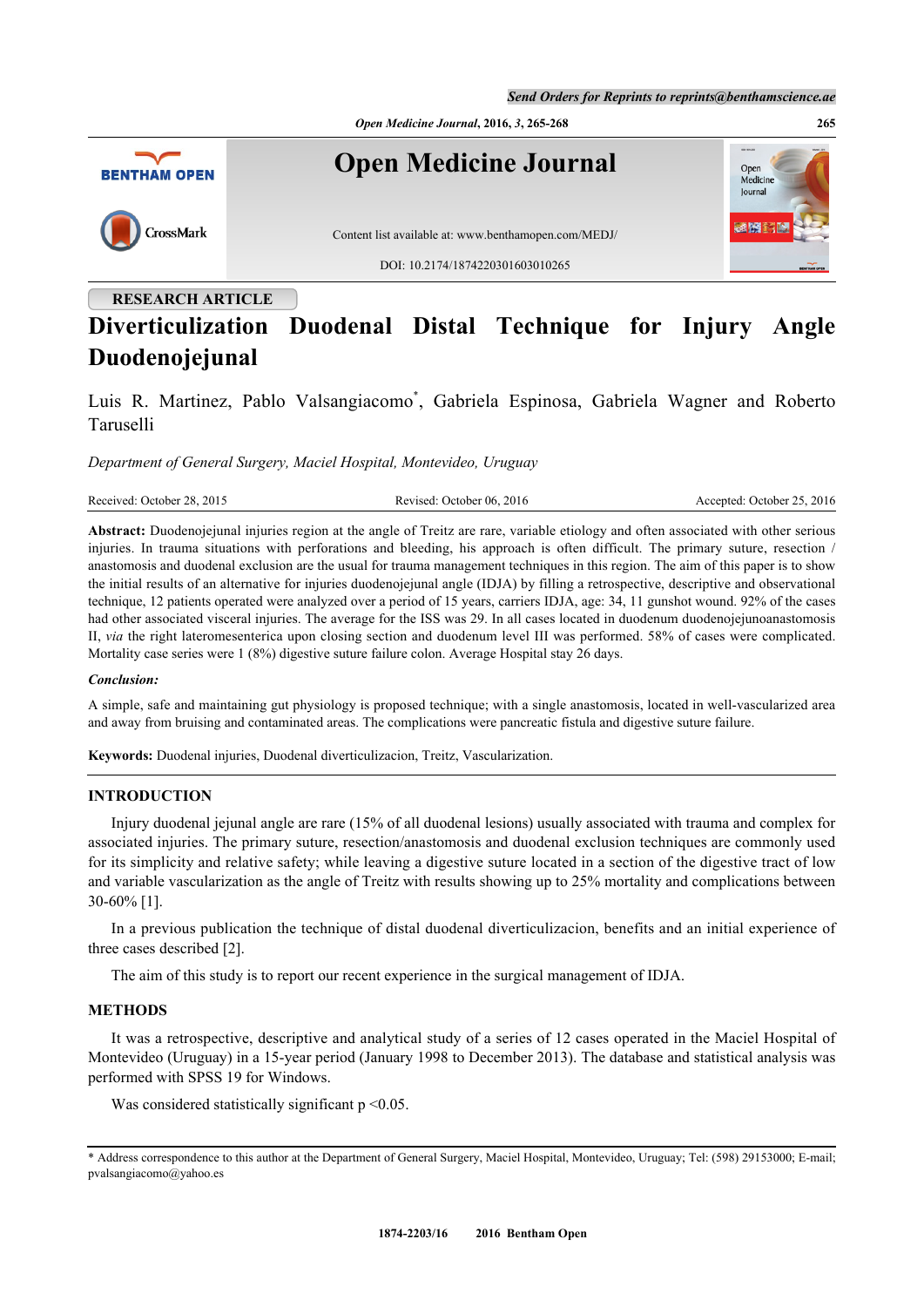#### **266** *Open Medicine Journal, 2016, Volume 3 Martinez et al.*

Qualitative variables are expressed as a percentage, while quantitative using the mean and standard deviation (SD).

<span id="page-1-0"></span>The surgical technique used for the management of all patients consists of 3 steps: a) Mobilization of angle duodenal jejunal resection and closure of duodenal III / IV. b) Passage out latero via jejunal mesenteric right through the avascular area of the transverse mesocolon. c) Preparation of duodenal jejunal anastomosis located on duodenum II Figs. (**[1](#page-1-0)**-**[3](#page-1-1)**).



Fig. (1). Technique sequence shown.

In all cases it was placed prophylactic drainage.



Fig. (2). It is observed gunshot wound; without mobilizing the angle of Treitz.

<span id="page-1-1"></span>

**Fig. (3).** Jejunal anastomosis duodenum A level II transmesocolonica duodenum.

# **RESULTS**

In the analyzed period 12 wounds in the region of the angle of Treitz, including 11 by gunshot wound and a perforation through the ingestion of a foreign body (matt bulb) were recorded. All patients were male; age  $34$  years  $\pm 11$ years.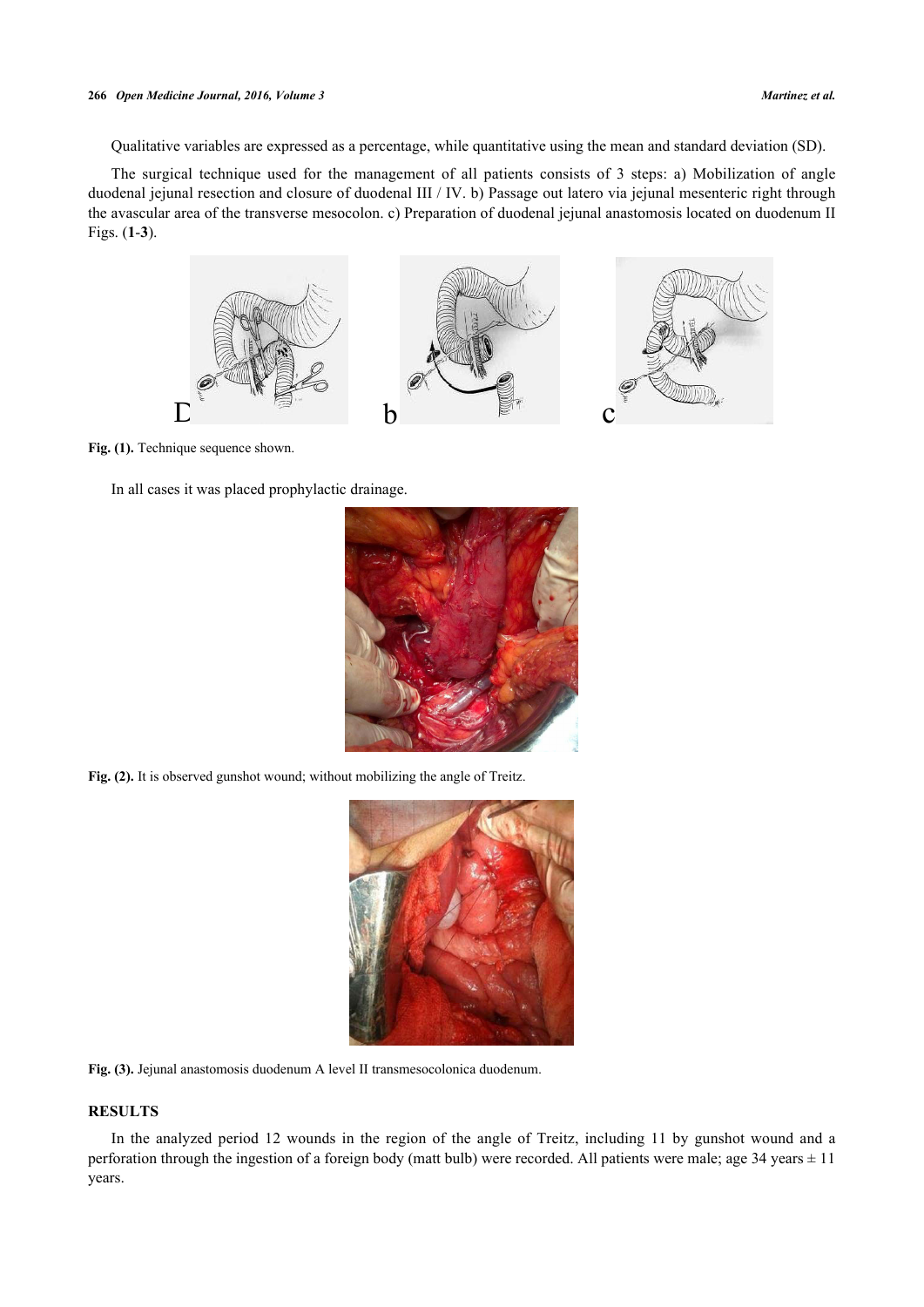Most cases (92%) had associated lesions: 4 pancreas, 2 colon, 2 spleen, stomach 2, one liver, mean ISS 29. In all cases the angle jejunal resection was performed duodenum, followed located in a duodenum duodenojejunoanastomosis II, as was described previously.

Duodenal lesions were 1 case grade II, grade III 8 cases and 3 grade IV classification AASTOIS [[3\]](#page-3-2).

Complications occurred in 58% of cases: 3 pancreatic fistulas, 1 fails colon suture 1 paracolostómico abscess and duodenal suture failure attributable to this technique.

In any case there was leaks in duodenal III.

Mortality 8%: gastrointestinal suture failure colonica. Average Hospital stay 26 days (Table **[1](#page-2-0)**). A statistically significant difference ( $p = 0.006$ ) of major complications in patients with associated lesions were observed.

<span id="page-2-0"></span>**Table 1. Complications, mortality and hospital stay.**

| Complications | 58%     | Pancreatic fistula      |  |
|---------------|---------|-------------------------|--|
|               |         | Fail suture colon       |  |
|               |         | Fail suture duodenal II |  |
|               |         | Pericolostomic abscess  |  |
|               |         | Bleeding                |  |
| Mortality     | 8%      | Fail suture colon       |  |
| Hospital stay | 26 days |                         |  |

### **DISCUSSION**

The duodenojejunal region and the angle of Treitz is located deep in the abdominal cavity; vascularization is variable, relatively unstable and has close relationships with vascular anatomical structures and vital organs. Therefore, although the wounds that level are exceptional resolution even constitutes a technical and tactical challenge.

Should be understood IDJA usually are complex and serious, because mostly associated with other injuries that affect the primary patient management. Surgic[al](#page-3-3) tactics [m](#page-2-1)ust be within the meaning of damage control, prevent complications (sepsis, pancreatic fistula) and the surgical technique will reflect the severity of the injury.

<span id="page-2-1"></span>Of the multiple procedures in the literature [4] (Table **2**), primary duodenal repair (duodenorrhaphy) is the most common surgical technique for simple traumatic injuries of the duodenum (grade I and II). Faced with complex lesions (grade III and IV) to duodenorrhaphy you can add pyloric exclusion as proximal duodenal bypass technique.

### **Table 2. Procedures for duodenal injury.**

| Duodenorrhaphy.                                                     |
|---------------------------------------------------------------------|
| Duodenorrhaphy with duodenostomy tube.                              |
| Ostomy triple technique (gastrostomy, and jejunostomy duodenostomy) |
| Jejunal serosal patch                                               |
| Duodenal Diverticulizacion                                          |
| Pyloric exclusion                                                   |
| Duodenopancreatectomy                                               |

The duodenal exclusion is widely described and tested at the l[eve](#page-3-6)l of the proximal parts of the duodenum (I[-II](#page-3-7)) [5 - 8], technical results while managing injuries fourth portion, Carrillo [9] proposed debridement or resection with primary anastomosis -duodenal duodenum, the duodenal Cogbill [10] used for resection anastomosis and Nassoura [11] type III lesions the same procedure for the most duodenal lesions. Still it is clear that the sutures are placed throughout an environment of hemorrhage and contamination.

This short series of cases shows the management of grade III-IV lesions located at the level of the fourth portion of the duodenum and the results obtained with the proposed technique(mortality 8% morbidity 58%) are comparable to literature whose disease is 46% and 14% mortality.

Morbidity should be analyzed considering that there is a high incidence of complications in patients with higher number of associated injuries ( $p \le 0.05$ ).

The proposed technique has the benefit of being: a) physiological, because it keeps the duodenoyeyunal continuity; b) avoids leaving a contaminated environment anastomosis; allows a suture without tension and ends well vascularized and is simple, reproducible and easy to apply.